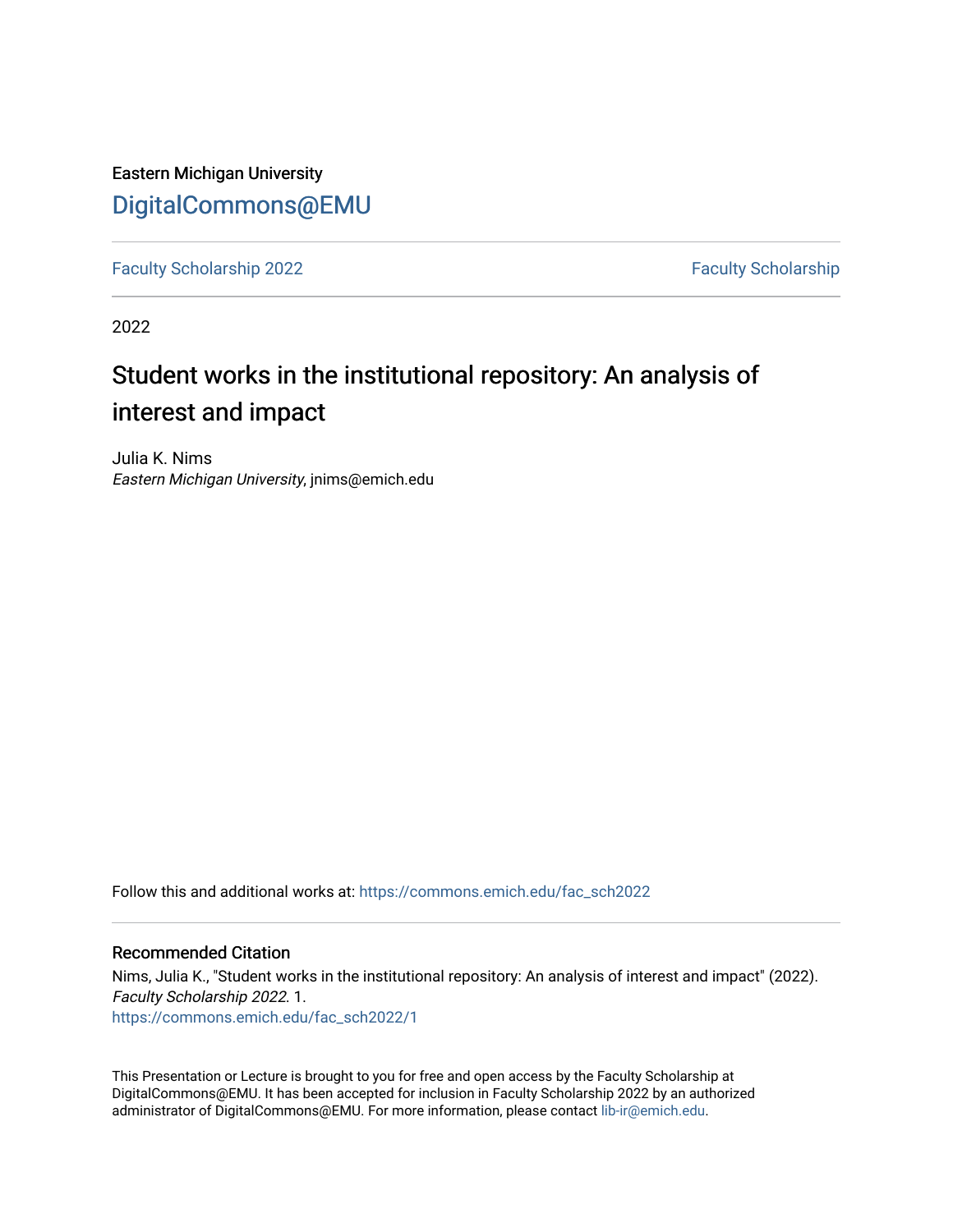# *Student Works in the Institutional Repository* An Analysis of Interest and Impact

Michigan Academy of Sciences, Arts and Letters March 11, 2022 - Zoom

Julia K. Nims, jnims@emich.edu EMU Scholarly Communications Librarian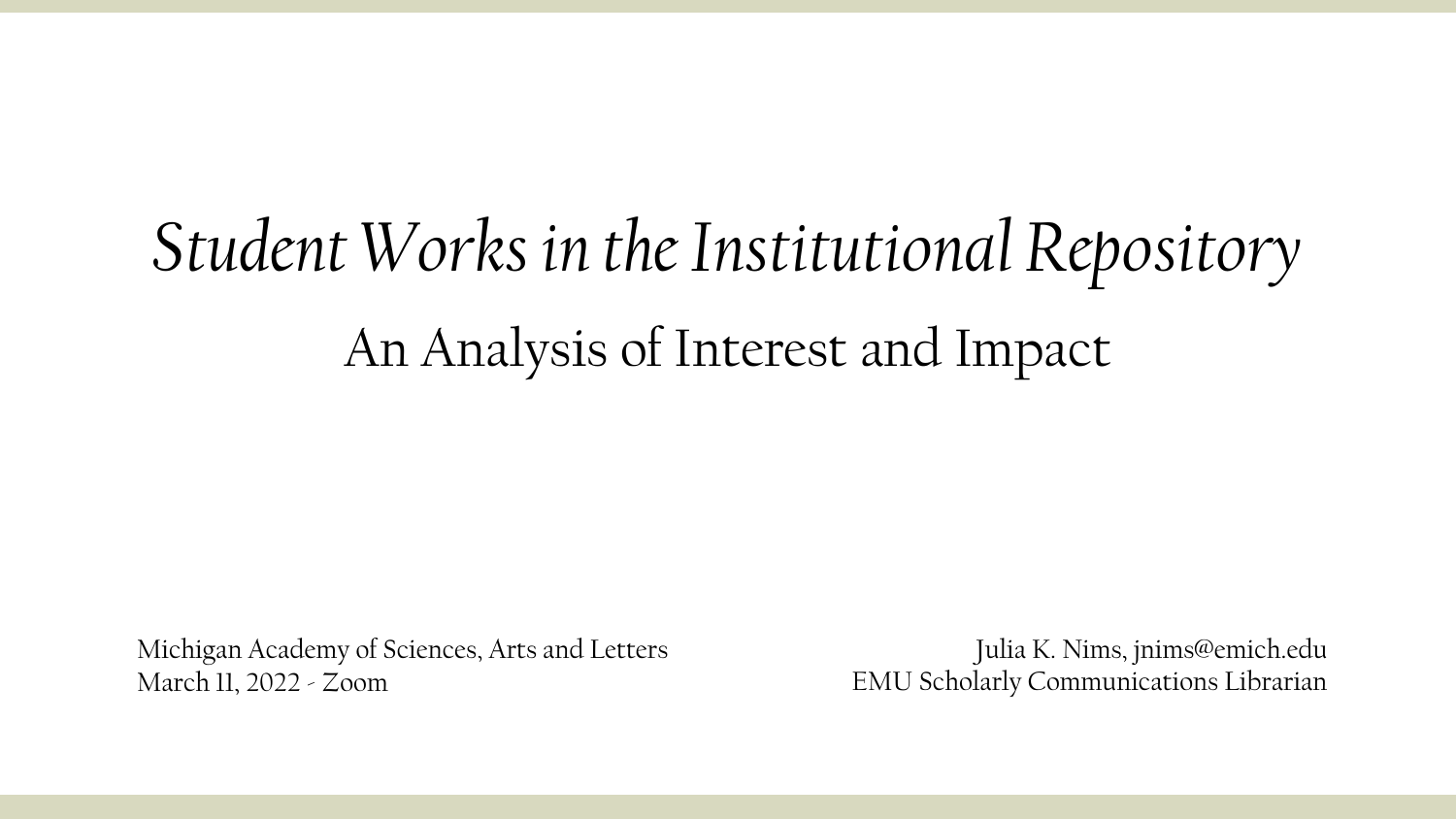# What is 'student work'?

Total Student Works = 1,972 items

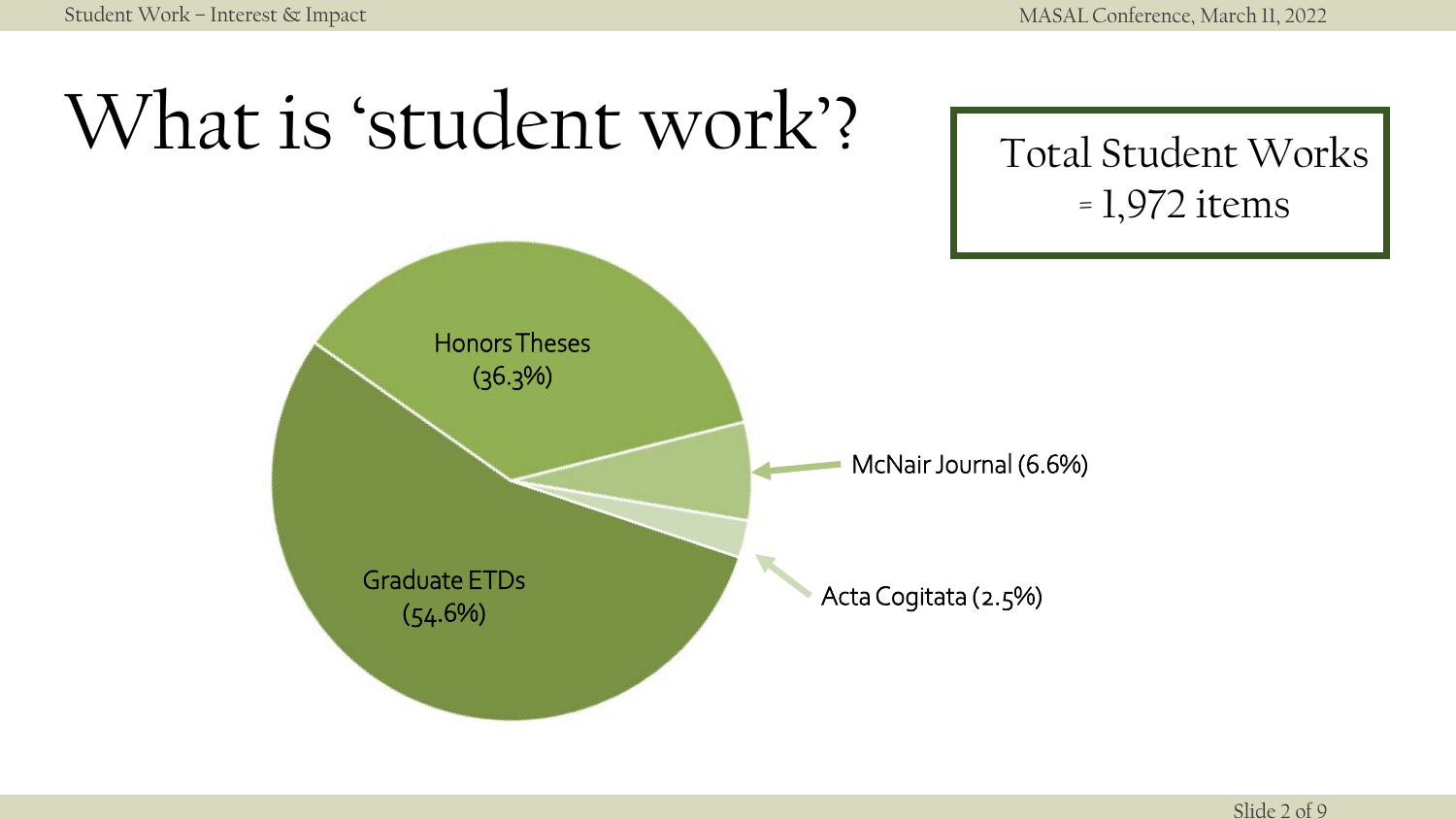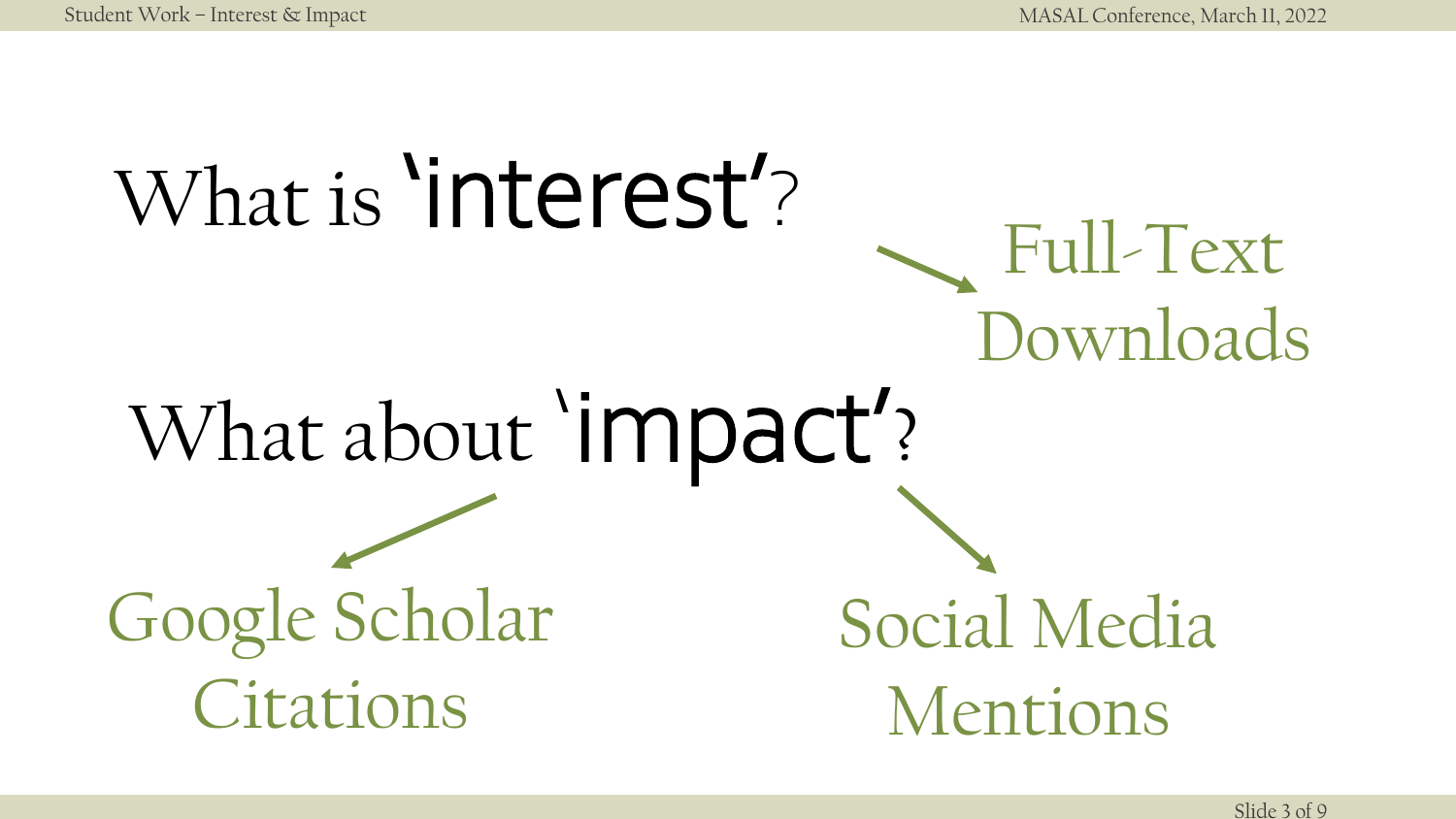*Downloads – 4,391,718*

 $Q_2 =$ 2.2%  $Q_1 =$ 0.5%  $Q<sub>3</sub>$ = 9.4%  $Q_4 = 88.0\%$ 



Slide 4 of 9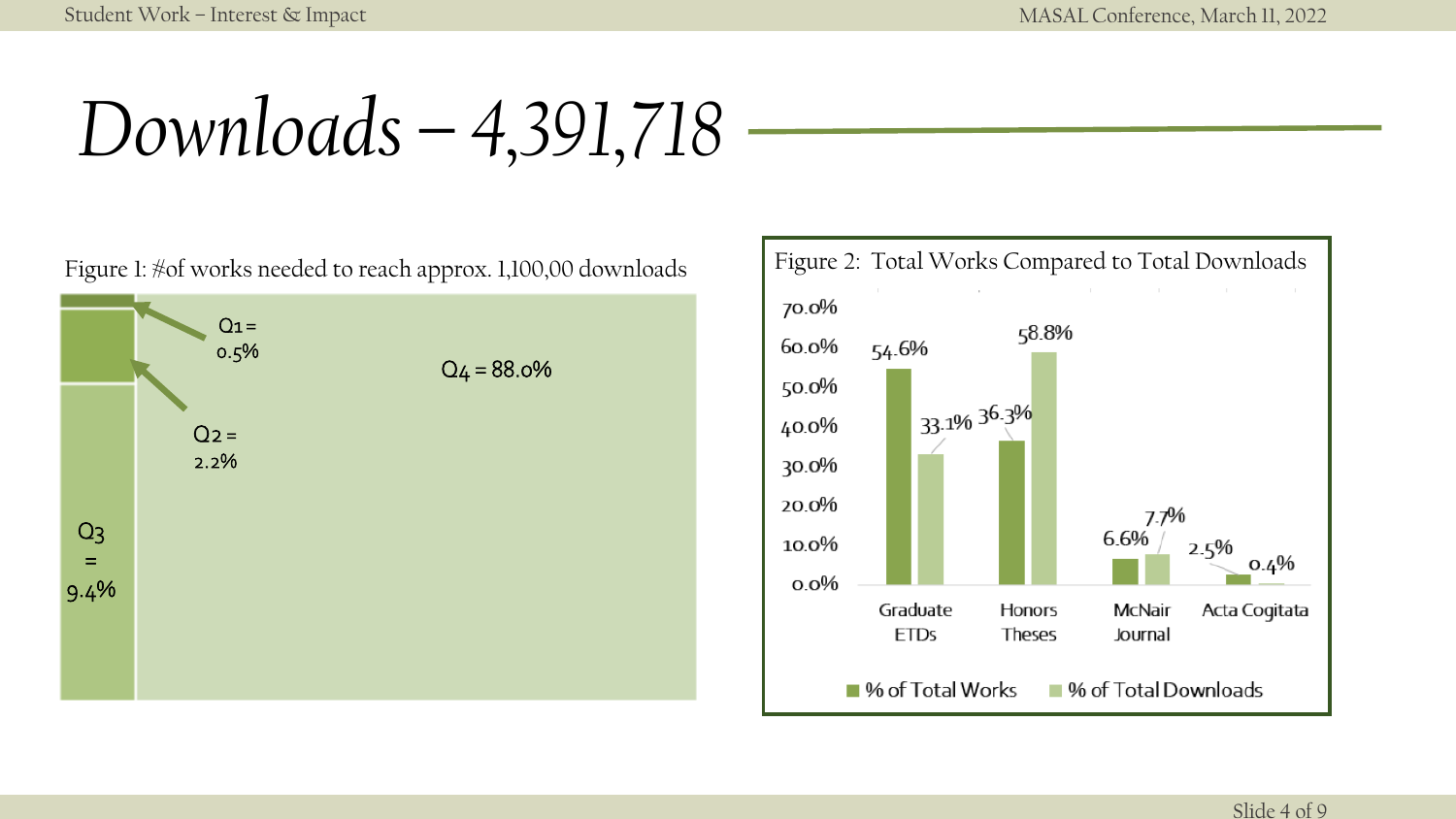*Citations – 3,235*

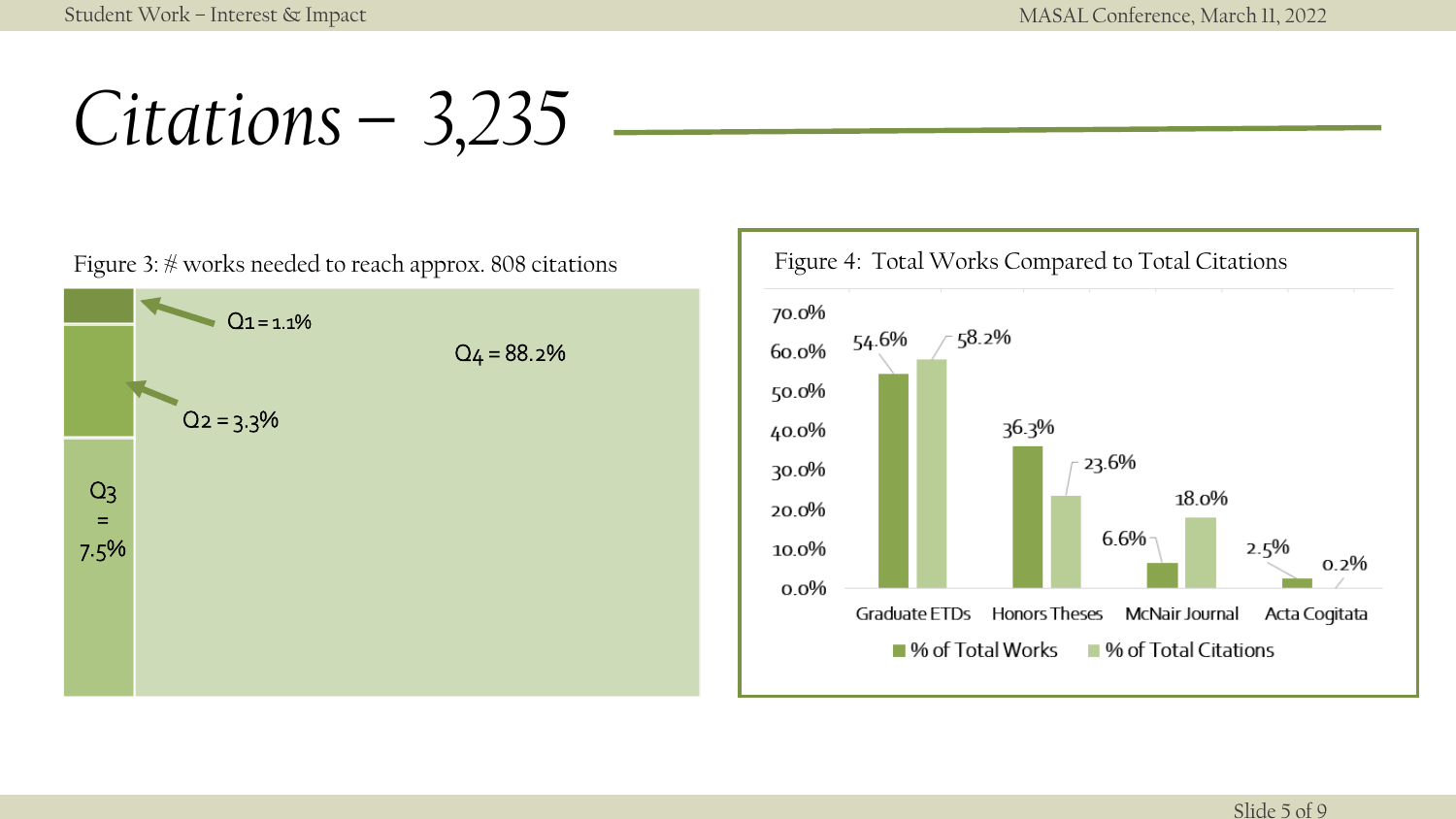# *Social Media Mentions – 4,570*



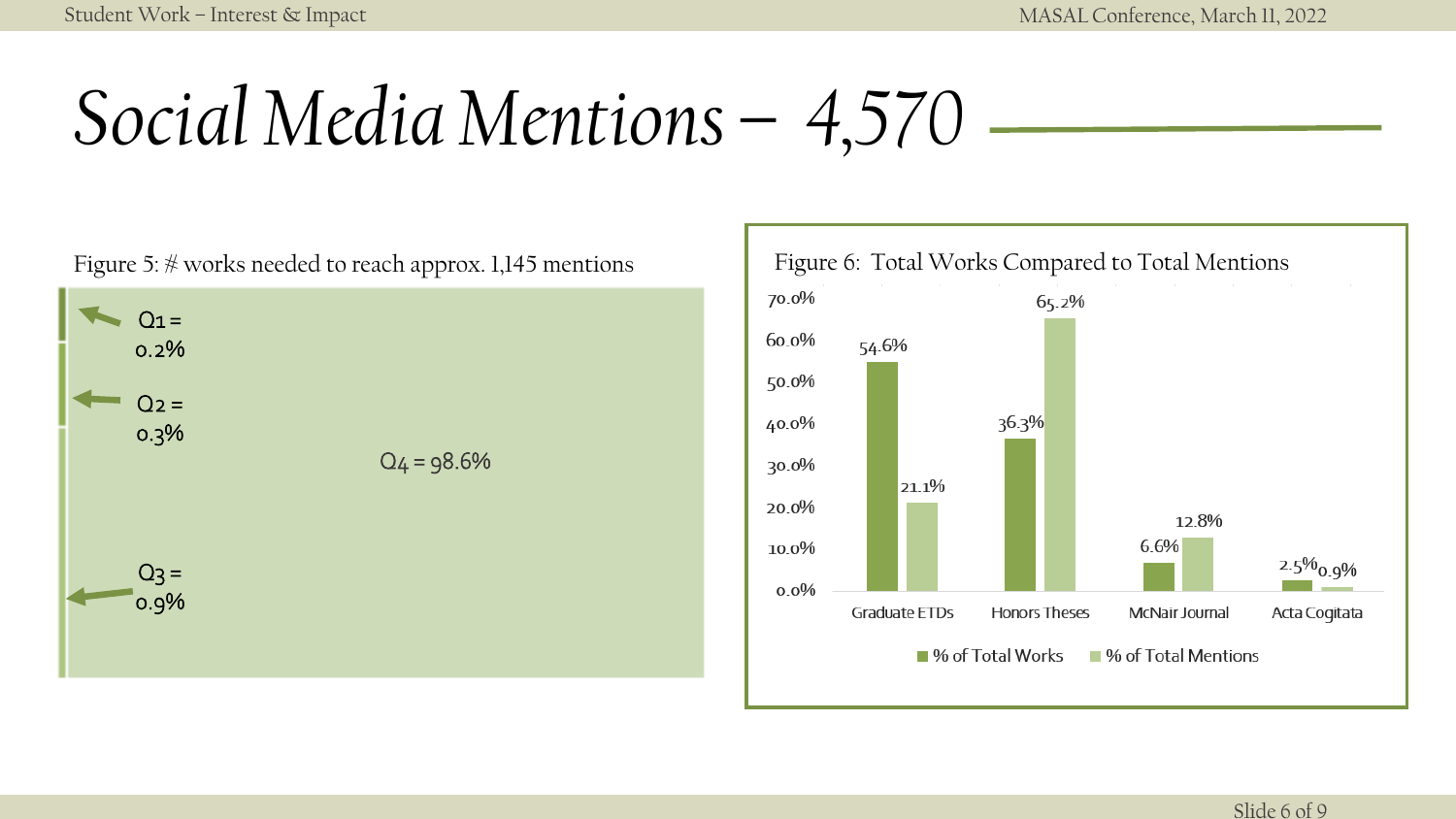|    | <b>Downloads</b>                                     | <b>GS Citations</b>                            | <b>Social Media Mentions</b>                            |
|----|------------------------------------------------------|------------------------------------------------|---------------------------------------------------------|
| 1  | Flower Symbolism (194,876)                           | Differentiated Instruction (93)                | The Gendered Impact of<br>Neoliberalism (1,657)         |
| 2  | The Catcher in the Rye: (153,319)                    | A National Study of Job Satisfaction<br>(59)   | The Invisibility of White<br>Privilege (418)            |
| 3  | Herzberg's Two-Factor Theory<br>(151, 420)           | Female Self-Objectification (59)               | A Portrait of Power (350)                               |
| 4  | Effective Strategies for General<br>(149, 859)       | Using Drama as an Effective Method<br>(57)     | The Effects of<br>Cryptocurrencies (316)                |
| 5  | The Effectiveness of Nazi propaganda<br>(110, 664)   | Herzberg's Two-Factor Theory  (51)             | The Effectiveness of Nazi<br>propaganda (229)           |
| 6  | The Revolutions of 1848 (98,130)                     | A Generation at Risk (46)                      | Marketing Strategies (223)                              |
| 7  | Using Drama as an Effective Method<br>(96, 201)      | The Impact of a Group-Based<br>Acceptance (43) | Hidden Messages (200)                                   |
| 8  | Marketing Strategies (67,571)                        | Senior Women Leaders (41)                      | <b>Cultural Diversity: Pain</b><br><b>Beliefs (181)</b> |
| 9  | Differentiated Instruction (63,986)                  | Corporate Social Responsibility (38)           | The Effects of Childhood<br>Abuse (160)                 |
| 10 | <b>Cultural Diversity: Pain Beliefs</b><br>(61, 975) | Perceived Stressors, Coping Strategies<br>(33) | A Comparison of the Impact<br>(152)                     |
| 11 | Share Cropping Blackness (57,577)                    | <b>International Students (31)</b>             | International Students (148)                            |
| 12 | Standards, Training, and Guests'<br>(55, 945)        | A Workplace Design (30)                        | A Critical Ethnographical<br>Exploration (132)          |
| 13 | The Effects of Multicultural Literature<br>(50, 742) | Get Your Education (29)                        | Variants in the Samaritan<br>Pentateuch (119)           |
| 14 | Unpunished Criminals(42,980)                         | The Glass Ceiling (29)                         | Queering Asexuality (113)                               |
| 15 | Hidden Messages (42,963)                             | Technological, organizational (28)             | <b>Share Cropping Blackness</b><br>(105)                |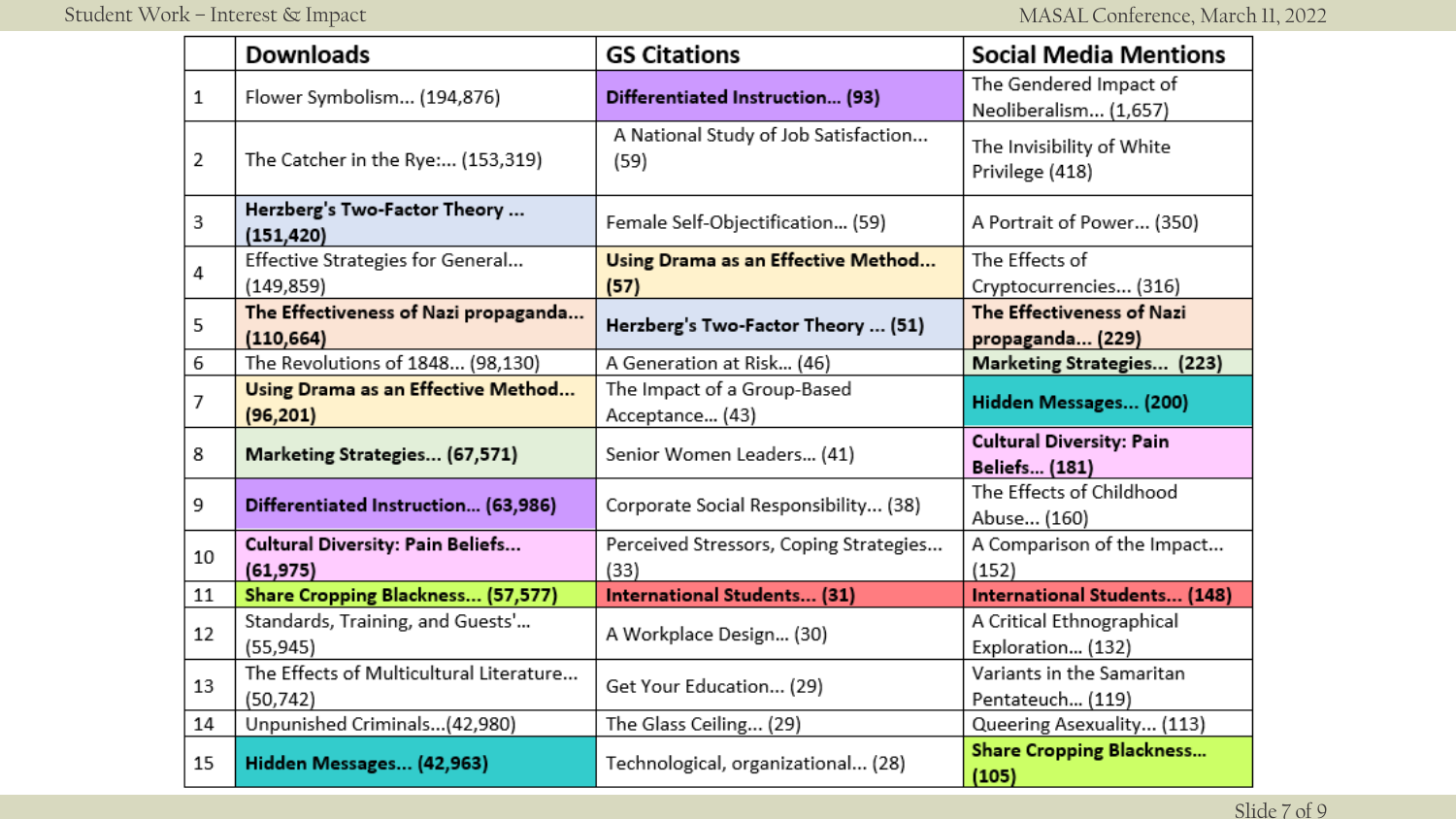*Take Aways*

## **Vast majority** of counts are in **Q4** (outliers skew)

## **Focus** on **discoverability**.

### **More to value** of works than their counts.